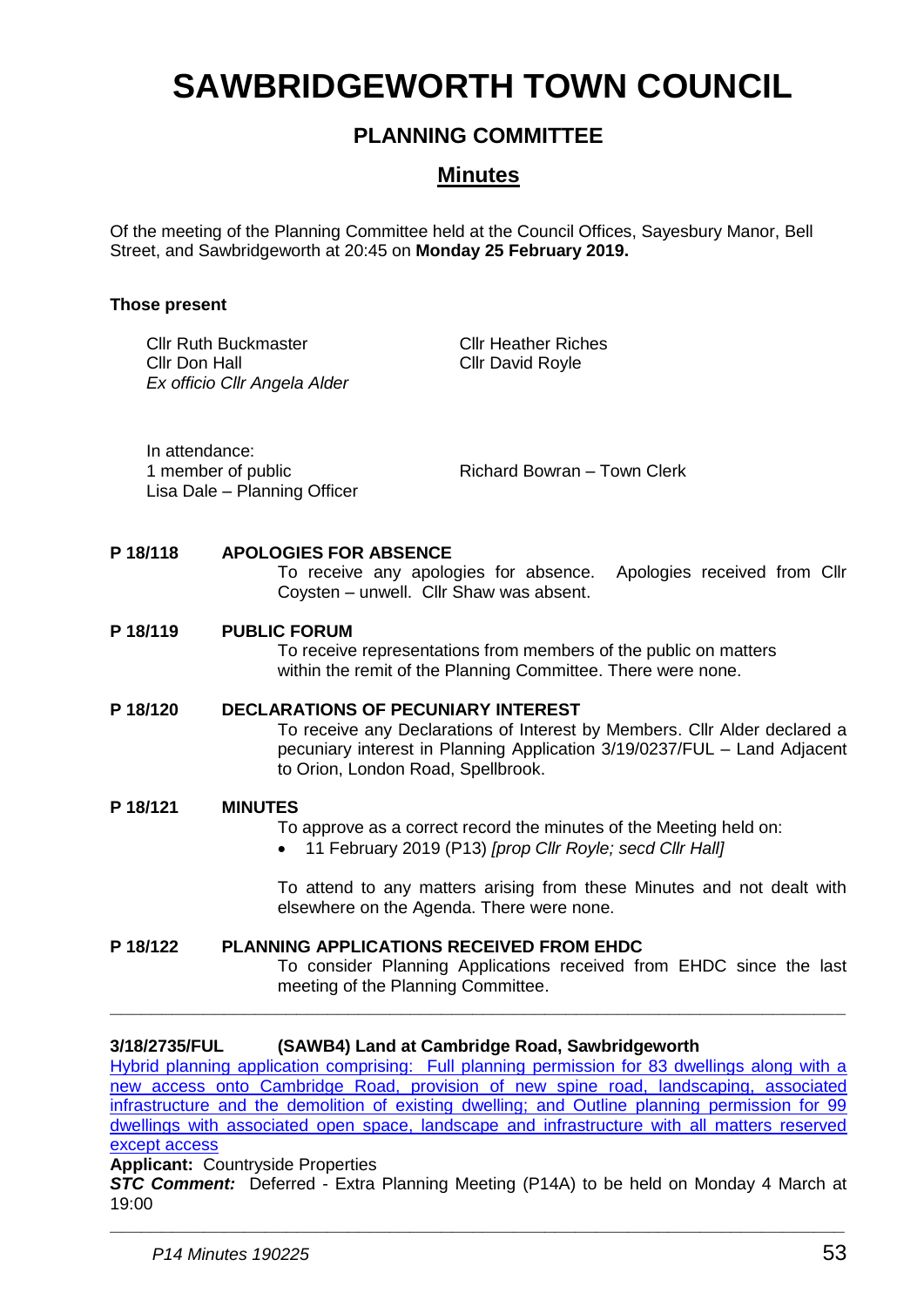#### **3/18/2768/HH 63 The Crest, CM21 0ES** [First floor side extension, conversion of garage, single storey rear extension insertion of roof](https://publicaccess.eastherts.gov.uk/online-applications/applicationDetails.do?activeTab=documents&keyVal=PJZT1WGL05I00)  [lantern and 1 no. velux window](https://publicaccess.eastherts.gov.uk/online-applications/applicationDetails.do?activeTab=documents&keyVal=PJZT1WGL05I00) **Applicant:** Mrs Claire Swain **STC Comment:** No objection **\_\_\_\_\_\_\_\_\_\_\_\_\_\_\_\_\_\_\_\_\_\_\_\_\_\_\_\_\_\_\_\_\_\_\_\_\_\_\_\_\_\_\_\_\_\_\_\_\_\_\_\_\_\_\_\_\_\_\_\_\_\_\_\_\_\_\_\_\_\_\_**

**\_\_\_\_\_\_\_\_\_\_\_\_\_\_\_\_\_\_\_\_\_\_\_\_\_\_\_\_\_\_\_\_\_\_\_\_\_\_\_\_\_\_\_\_\_\_\_\_\_\_\_\_\_\_\_\_\_\_\_\_\_\_\_\_\_\_\_\_\_\_\_**

**\_\_\_\_\_\_\_\_\_\_\_\_\_\_\_\_\_\_\_\_\_\_\_\_\_\_\_\_\_\_\_\_\_\_\_\_\_\_\_\_\_\_\_\_\_\_\_\_\_\_\_\_\_\_\_\_\_\_\_\_\_\_\_\_\_\_\_\_\_\_\_**

**\_\_\_\_\_\_\_\_\_\_\_\_\_\_\_\_\_\_\_\_\_\_\_\_\_\_\_\_\_\_\_\_\_\_\_\_\_\_\_\_\_\_\_\_\_\_\_\_\_\_\_\_\_\_\_\_\_\_\_\_\_\_\_\_\_\_\_\_\_\_\_**

**\_\_\_\_\_\_\_\_\_\_\_\_\_\_\_\_\_\_\_\_\_\_\_\_\_\_\_\_\_\_\_\_\_\_\_\_\_\_\_\_\_\_\_\_\_\_\_\_\_\_\_\_\_\_\_\_\_\_\_\_\_\_\_\_\_\_\_\_\_\_\_**

**3/18/2769/LBC 30 Bell Street, CM21 9AN** [Single storey rear extension](https://publicaccess.eastherts.gov.uk/online-applications/applicationDetails.do?activeTab=documents&keyVal=PJZTGZGL05I00) **Applicant:** Mr Chris Page *STC Comment*: No comment

**3/18/2770/HH 30 Bell Street, CM21 9AN** [Single storey rear extension](https://publicaccess.eastherts.gov.uk/online-applications/applicationDetails.do?activeTab=documents&keyVal=PJZTOZGL05I00) **Applicant:** Mr Chris Page *STC Comment:* No objection

#### **3/19/0208/HH 102 Cambridge Road, CM21 9BU**

[Single and two storey rear/side extension](https://publicaccess.eastherts.gov.uk/online-applications/applicationDetails.do?activeTab=documents&keyVal=PMENVRGL00X00) **Applicant:** Mr Chris Hughes **STC Comment:** No objection

### **3/19/0210/HH 23 Hampton Gardens, CM21 0AN**

[Conversion of garage and alterations to fenestration](https://publicaccess.eastherts.gov.uk/online-applications/applicationDetails.do?activeTab=documents&keyVal=PMESJ4GLHTU00) **Applicant:** Ms Hannah Bruce **STC Comment:** No objection **\_\_\_\_\_\_\_\_\_\_\_\_\_\_\_\_\_\_\_\_\_\_\_\_\_\_\_\_\_\_\_\_\_\_\_\_\_\_\_\_\_\_\_\_\_\_\_\_\_\_\_\_\_\_\_\_\_\_\_\_\_\_\_\_\_\_\_\_\_\_\_**

### **3/19/0237/FUL Land Adjacent to Orion London Road, Spellbrook**

[Construction of 2 no. detached houses within the garden of Orion and new highways access to](https://publicaccess.eastherts.gov.uk/online-applications/applicationDetails.do?activeTab=documents&keyVal=PMHVOBGLHVK00)  [London Road](https://publicaccess.eastherts.gov.uk/online-applications/applicationDetails.do?activeTab=documents&keyVal=PMHVOBGLHVK00) **Applicant:** Mr S Allan *STC Comment:* No objection

**\_\_\_\_\_\_\_\_\_\_\_\_\_\_\_\_\_\_\_\_\_\_\_\_\_\_\_\_\_\_\_\_\_\_\_\_\_\_\_\_\_\_\_\_\_\_\_\_\_\_\_\_\_\_\_\_\_\_\_\_\_\_\_\_\_\_\_\_\_\_\_**

### **3/19/0307/HH Penrhyn, London Road, Spellbrook**

Balcony to bedroom at rear of dwelling – [to replace existing \(but not approved\) balcony with one](https://publicaccess.eastherts.gov.uk/online-applications/applicationDetails.do?activeTab=documents&keyVal=PMVBCAGL00X00)  [made from frameless glass. Resubmission of 3/18/0383/HH](https://publicaccess.eastherts.gov.uk/online-applications/applicationDetails.do?activeTab=documents&keyVal=PMVBCAGL00X00) **Applicant:** Mr & Mrs I Hussein

**STC Comment:** No objection **\_\_\_\_\_\_\_\_\_\_\_\_\_\_\_\_\_\_\_\_\_\_\_\_\_\_\_\_\_\_\_\_\_\_\_\_\_\_\_\_\_\_\_\_\_\_\_\_\_\_\_\_\_\_\_\_\_\_\_\_\_\_\_\_\_\_\_\_\_\_\_**

**3/19/0332/HH 5 Fairway, CM21 9NH** [First floor rear extension](https://publicaccess.eastherts.gov.uk/online-applications/applicationDetails.do?activeTab=documents&keyVal=PMYUS6GLI1R00) **Applicant:** Mr & Mrs Waterman **STC Comment:** No objection **\_\_\_\_\_\_\_\_\_\_\_\_\_\_\_\_\_\_\_\_\_\_\_\_\_\_\_\_\_\_\_\_\_\_\_\_\_\_\_\_\_\_\_\_\_\_\_\_\_\_\_\_\_\_\_\_\_\_\_\_\_\_\_\_\_\_\_\_\_\_\_**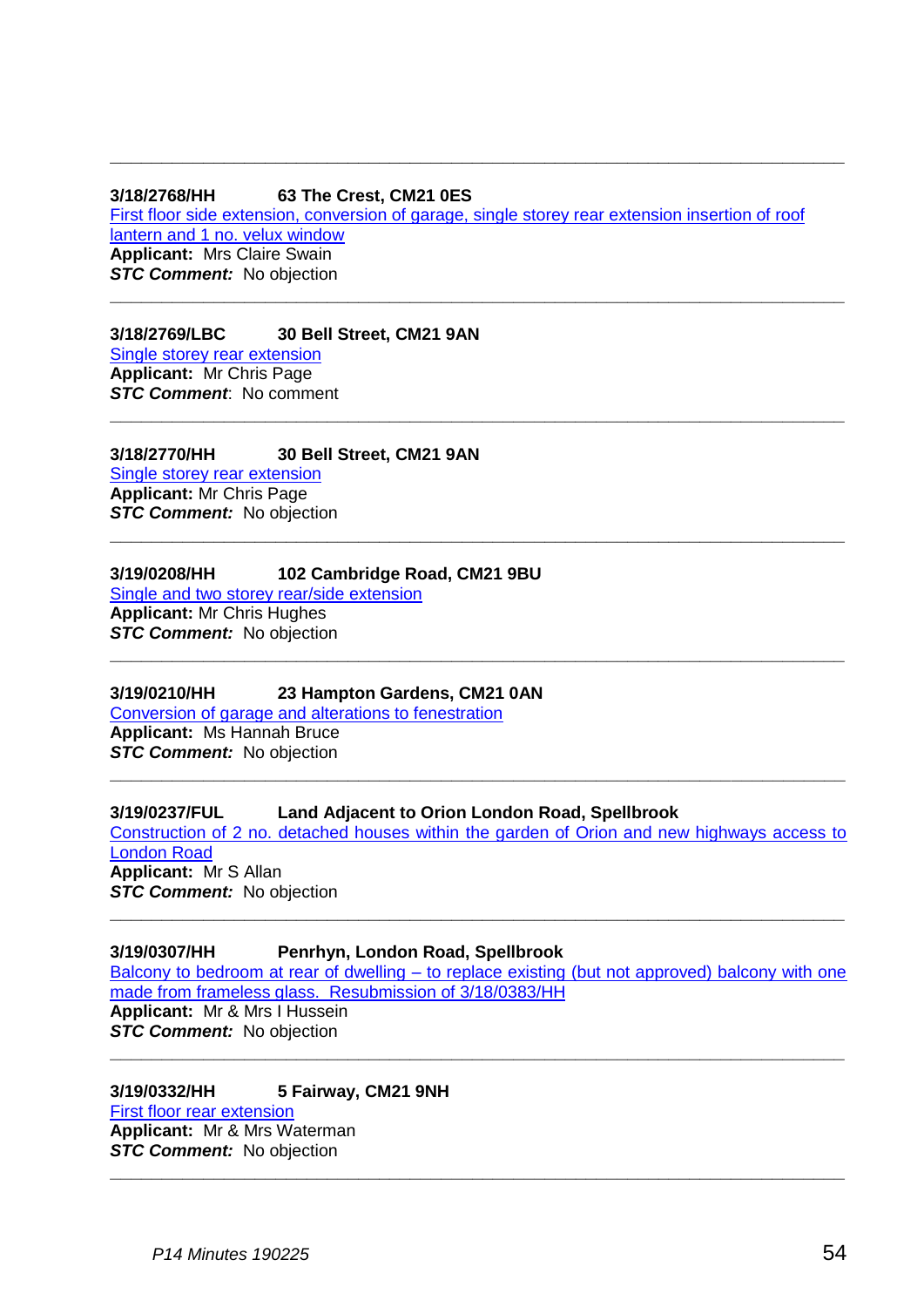# **P 18/123 LATE PLANNING APPLICATIONS**

To deal with Planning Applications received from EHDC following the Publication of this Agenda and received before 22 February 2019.

#### **3/19/0349/HH 6 Wychford Drive, CM21 0HA**

Construction of single storey rear extension, garage conversion with new front window to replace garage door, new pitched roof to front elevation above porch. Block up ground floor side window and door openings.

**\_\_\_\_\_\_\_\_\_\_\_\_\_\_\_\_\_\_\_\_\_\_\_\_\_\_\_\_\_\_\_\_\_\_\_\_\_\_\_\_\_\_\_\_\_\_\_\_\_\_\_\_\_\_\_\_\_\_\_\_\_\_\_\_\_\_\_\_\_\_\_**

**\_\_\_\_\_\_\_\_\_\_\_\_\_\_\_\_\_\_\_\_\_\_\_\_\_\_\_\_\_\_\_\_\_\_\_\_\_\_\_\_\_\_\_\_\_\_\_\_\_\_\_\_\_\_\_\_\_\_\_\_\_\_\_\_\_\_\_\_\_\_\_**

*Applicant:* Mrs Nicola Banini

*STC Comment:* No objection

# **P 18/124 PLANNING DECISIONS MADE BY EHDC**

To receive Planning Decisions from EHDC

### **3/17/2120/FUL Coach House, Redricks Lane, CM21 0RL**

Change of use from existing agricultural buildings to commercial shooting range and associated offices

**\_\_\_\_\_\_\_\_\_\_\_\_\_\_\_\_\_\_\_\_\_\_\_\_\_\_\_\_\_\_\_\_\_\_\_\_\_\_\_\_\_\_\_\_\_\_\_\_\_\_\_\_\_\_\_\_\_\_\_\_\_\_\_\_\_\_\_\_\_\_\_**

**\_\_\_\_\_\_\_\_\_\_\_\_\_\_\_\_\_\_\_\_\_\_\_\_\_\_\_\_\_\_\_\_\_\_\_\_\_\_\_\_\_\_\_\_\_\_\_\_\_\_\_\_\_\_\_\_\_\_\_\_\_\_\_\_\_\_\_\_\_\_\_**

**Applicant:** Mr Matthew Greenall **STC Comment:** No objection *EHDC Decision:* Granted

#### **3/17/2577/FUL Riverside View, Spellbrook, CM22 7SE**

Demolition of existing residential bungalow and all other buildings and structures used in association with the plant hire and storage/supply use – to provide for the erection of 4 No. dwellings, with associated access, parking and amenity space and the creation of a new wildlife corridor

**Applicant:** Jack Stenley Homes Limited

*STC Comment:* No objection

*EHDC Decision:* Refused. Contrary to policies GBR1, WAT1, DES4 and EQ2 of the East Herts District Plan and the National Planning Policy Framework **\_\_\_\_\_\_\_\_\_\_\_\_\_\_\_\_\_\_\_\_\_\_\_\_\_\_\_\_\_\_\_\_\_\_\_\_\_\_\_\_\_\_\_\_\_\_\_\_\_\_\_\_\_\_\_\_\_\_\_\_\_\_\_\_\_\_\_\_\_\_\_**

#### **3/18/2716/HH 19 West Road, CM21 0BJ**

Single storey side and rear extension **Applicant:** Mr Adrian Hibbert *STC Comment:* No objection *EHDC Decision:* Granted

### **3/18/2749/HH 46 Bullfields, CM21 9DF**

Proposed two storey side extension **Applicant:** Mr Sharaz Aslam **STC Comment:** Objection. The extent and design of the proposed alterations, massing and appearance, would appear to be contrary to Policy HOU11(a) *EHDC Decision:* Granted

**\_\_\_\_\_\_\_\_\_\_\_\_\_\_\_\_\_\_\_\_\_\_\_\_\_\_\_\_\_\_\_\_\_\_\_\_\_\_\_\_\_\_\_\_\_\_\_\_\_\_\_\_\_\_\_\_\_\_\_\_\_\_\_\_\_\_\_\_\_\_\_**

**\_\_\_\_\_\_\_\_\_\_\_\_\_\_\_\_\_\_\_\_\_\_\_\_\_\_\_\_\_\_\_\_\_\_\_\_\_\_\_\_\_\_\_\_\_\_\_\_\_\_\_\_\_\_\_\_\_\_\_\_\_\_\_\_\_\_\_\_\_\_\_**